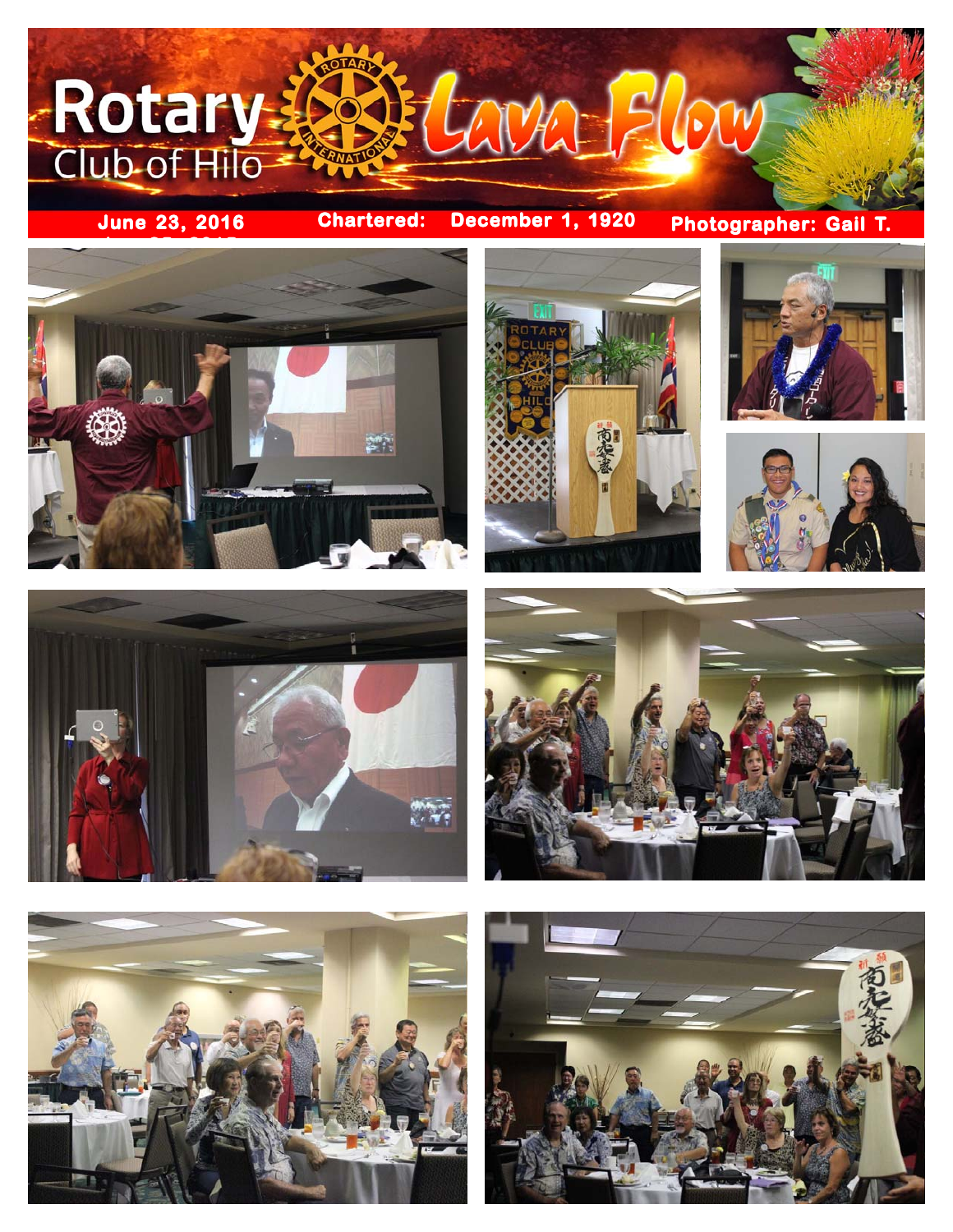## *Birthdays:*

**Chuck Porter** June 4 **Nina Decker** June 6 **Judy Gibson** June 6 **Kathleen McGilvary** June 7 **Dirk Yoshina** June 14 **Biff Kennedy** June 21 **Lorraine Inouye** June 22 **Glenn Harris** June 26 **Ron Dolan** June 30 **Russ Oda** June 30

#### *Club Anniversary:*

**Mitch Dodo** June 4, 1999 (17) **Johnalyn Nosaka** June 5, 2015 (1)

### *Wedding Anniversary:*

**Stan & Nancy Fortuna** June 2 **James & Jeanne Yagi June 7 (36) Cel & Shoshanna Ruwethin** June 14 (11) **Cindy & John Boots** June 21 (31) **Bob & Alice Fujimoto** June 23 (65) **Mike & Phyllis Robinson** June 30 (37)

#### *Announcements:*

**June 28 - Rotary Club of Hilo Installation Hilo Yacht Club with Randy Hart "Rotary Serving Humanity" July 1 - Lilioukalani Park Cleanup 8:00 am to 12 noon July 8 - And Pieces - 264 Keawe Street Tour of historic building Kava Bar for Lunch July 15 - First official meeting for President Randy Hart July 20 - Membership Mixer Hilo Hawaiian Hotel 5:00 pm Wai'oleLounge & Cafe, Lobby level**

President .......................................... Wally Wong President Elect ................................. Randy Hart Immediate Past President ............... Richard Johnson Vice President ................................. Mitchell Dodo Secretary ......................................... Susan Munro Treasurer ......................................... Mike Robinson Sergeant-at-Arms ............................ Kathleen McGilvray Membership ..................................... Connie Ichinose Public Relations .............................. Marcia Prose Rotary Foundations .......................... Kerry Glass Club Service ................................... ??? International Service ....................... Stew Hussey Community Service ....................... Reese Mates Youth Service .................................. Tammy Silva Vocational Service .......................... Biff Kennedy























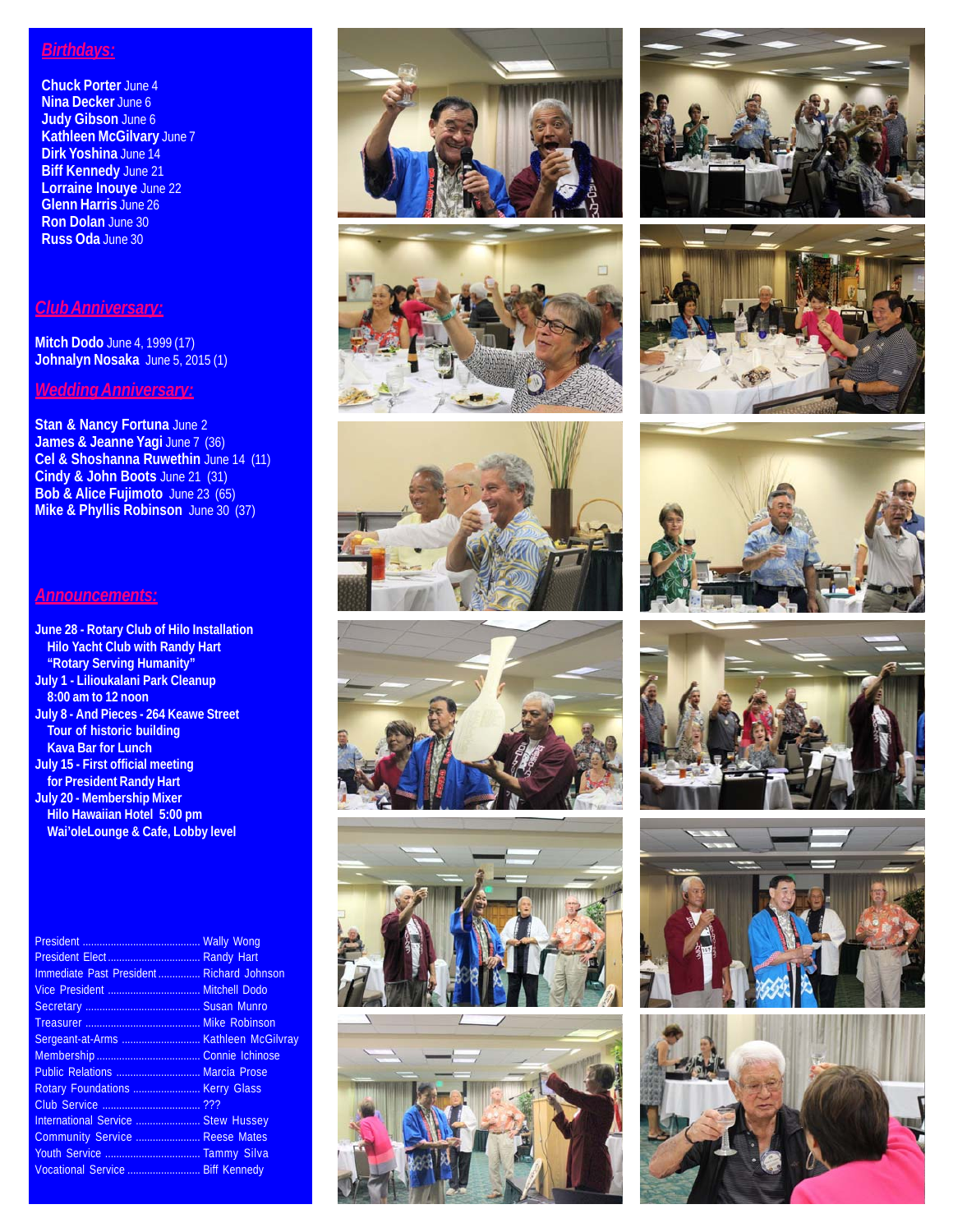

















*Kanpai to our sister Club Hiroshima South Rotary Club's 45th Anniversary*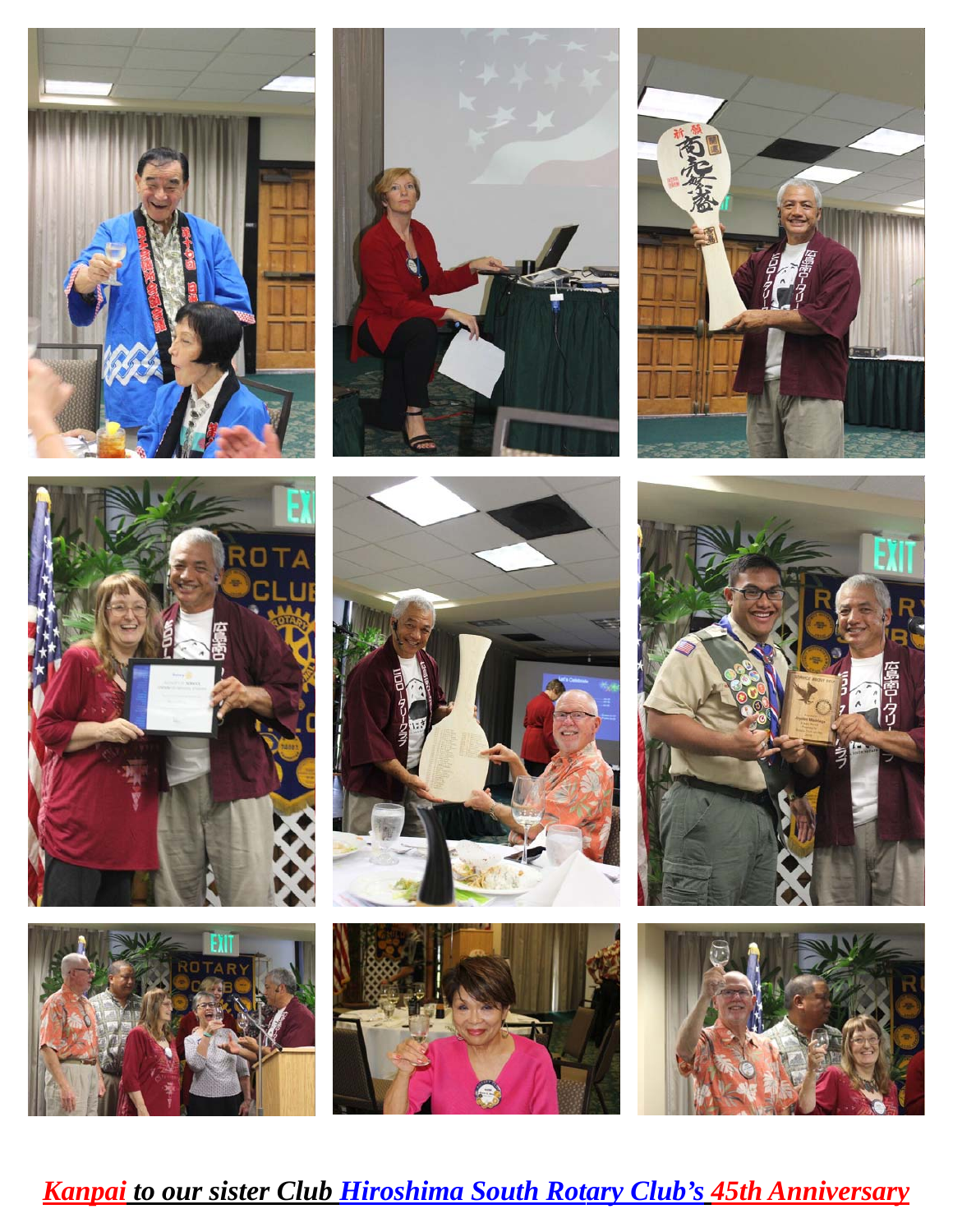There was a decidedly "festive" feel to the room as Rotarians arrived for a Thursday, June 23rd evening meeting. Folks were dressed in colorful Japanese HAPPI coats for the occasion of a "live" broadcast joint meeting with our sister club **Hiroshima South**, and bottles of chilled Sake were front and center on every table along with small cups for toasting!

**SAR Kathleen McGilvray** used her best announcer voice to introduce **President Wally Wong** for his last official meeting of his 2015-2016 year. **Wally** shared the theme.*" Be A Gift to the World"*, as his leadership energized the members throughout this past year.

He welcomed some special guests, potential new member **Jennifer Tanouye** of K & J Tire, and also Eagle Scout **Joyden Madriaga** and his mother **Joy**.

**Joyden** was asked to lead the members in the Pledge of Allegiance and then, **"Mr. Wongmeister"**coaxed the fellowship thru 2 verses of the Hawaiian Doxology.

The thought for the day was a comment on the strength of a woman, and with that idea in mind, **Wally** expressed a challenge to increase women members in the club to a 50/50 mix in the near future. He's also set a goal to have 100 members in our club by our 100th Anniversary in 2020.

Past-President, and District Governor **Pete Muller** was presented with a special Honorary Member badge to the Rotary Club of Hilo. **Pete** was not only a past member and president of our club, but his has been instrumental in starting the Hilo Bay Club in 1988 and served as Hawaii's District Governor in 1995. **Pete** and his wife **Roberta** recently went on the trip to Japan with our club members, and **Pete** was also a member of the club when the sister relationship with **Hiroshima South** was established.

**Trena Brefogle** introduced her ex-husband **Roy** who was in town for a visit and was also a helpful volunteer at the Brewfast this past weekend. It was great to see **Bob Fujimoto** at the meeting, and also **Russ Oda's** lovely wife **Aki**. **Lorraine Shins'** hubby joined in the merriment too. There were a few brewfest slides and then we had to "practice" our Kanpai toasts so we'd be adept at it when the time came on the broadcast.

At 5:30 PM we were greeted by **President Gakuhito Ito** with the members of **Hiroshima South** in the background. It was 11:30 AM there in Japan. Both Presidents exchanged greetings and spoke about the 45 years of this sister club relationship and how important has been and will continue to be for both clubs in the future years.

On June 25, 1971, **Russ Oda** helped to establish this relationship, and there he was Thursday evening, with his always ready smile still extending and promoting this friendship. Our members **Bob Fujimoto** and **Jimmy Yagi** were also in the club when the sister relationship started, and they were both on hand to celebrate too! Then **President Wong** held up the very large wooden rice paddle which was gifted to our club this past April, and with that cups were held high in the air and a hearty **"KANPAI"** was shouted across the miles and airwaves. It was a very special moment for all in the room.

After signing off, there were a few more bits of business to be taken care of. **President Wally** had awards for members who he wanted to recognize..

*The Spirit Award*, which is given to a new member who has been very active thru the year and embraced Rotary, went to always energetic and helpful, **Nina Decker**.

*The Quiet Rotarian* is someone who works diligently behind the scenes to keep the club on track and running smoothly. **Wally** had 2 of these people who he was very grateful for their continued support. **Mike Meyers** for his help with speakers and also electronic expertise, and **Kathleen McGilvray** for her constant and cheerful help with whatever needed to be done.

*The Avenue of Service* award went to **Marcia Prose**.

*The Malama Honua Award* went to **Chuck Porter** for his assistance with all those old tires accumulated at the Matson Clean up. **Chuck** generously agreed to take them off our hands and see to their disposal….Mahalo Plenty **Chuck**!

The last award, *Service Above Self*, was presented to **Eagle Scout Joyden Madriaga** for his community work thru Eagle Scouts. He recently graduated from Kamehameha School, and his special project was to build 2 6'x6' slab benches at the Panaewa Zoo. He'll leave soon for 2 years of mission work for his church in Kansas, and then he plans to attend college at Southern Virginia University. He was also presented with a laminated copy of our 4 Way test. Congratulations to everyone for all their awesome efforts and jobs well done!

**Wally** also had special engraved wine glasses and bottles of wine for his board members and gave thanks for all their support in helping to make his year a success.

**Mitchell Dodo**, who was attempting to slip in a little late, was give special recognition for his VP leadership of the club while **Wally** was off sailing the seas on the Hokulea. **Mitch** was so happy he gave **\$100**.

As the sake continued to flow freely, so did the **happiness dollars** ! **Russ Oda**, **Naomi Menor** and **Susan Munro** all had contributions, and of course, Kanpai toasts, to **Wally** for his great year of leadership, and his ability to keep the members energized with a wide variety of projects.

**Russ** was then toasted for starting the sister club, and **Naomi** was hailed for all the great coordinating she's done on the logistics for club visits, both to and from Japan!

**Nancy Cabral** had **\$70** to praise Prosecuting Attorney **Mitch Roth** for finally getting guilty indictments on both the Peter Boy Kama case and KC Smith case. There will be an election fundraiser at the Hilo Yacht Club this Wednesday, June 29th for Mitch's re-election. Anyone interested in attending please contact **Nancy** or **Mitch**.

Patty Terada chipped in a few bucks and was thrilled to have experienced her first Brewfest, and how well organized it ran. She's proud to be part of an awesome club.

**Joyden's** mom had happy dollars to thank the club or inviting them to such a great dinner and recognizing her son for his accomplishment.

And **Rand Mundo** had one last toast to **Wally**, who was an awesome karaoke partner in Japan!

Wrapping up with a very hearty **4 Way test**, and the meeting was pau.

 There seemed to be a table of folks left who were doing their best to make sure that the sake got consumed rather than wasted, and hey, that's what a great team does, is work together till the job's done!

#### *Events to come:*

- June 28th, Hilo Yacht Club 5PM-9PM

Installation Dinner for Randy Hart

- NO CLUB MEETING FRIDAY JULY 1,

but there is a clean up Liliokulani Park 8-12AM if you want to help. - NO CLUB MEETING FRIDAY JULY 8….

Vocational Visit at And Pieces / Kava Bar ….

lunch Contact **Cindy Boots** to sign up and order your plate lunch. *Alohabts@hawaiiantel.net*

- Friday July 15th, **President Hart** will hold first official club meeting at Hilo Hawaiian, 12noon, downstairs meeting room

- Wednesday July 20th:

Evening 5-8PM Membership Mixer, Hilo Hawaiian Wai'ole Lounge (upstairs bar) Pupu buffet \$15.00/member ….guests get in free….No Host Bar Happy Hour drink prices 5-6PM

 Start thinking about who you might bring to this as a potential new member.